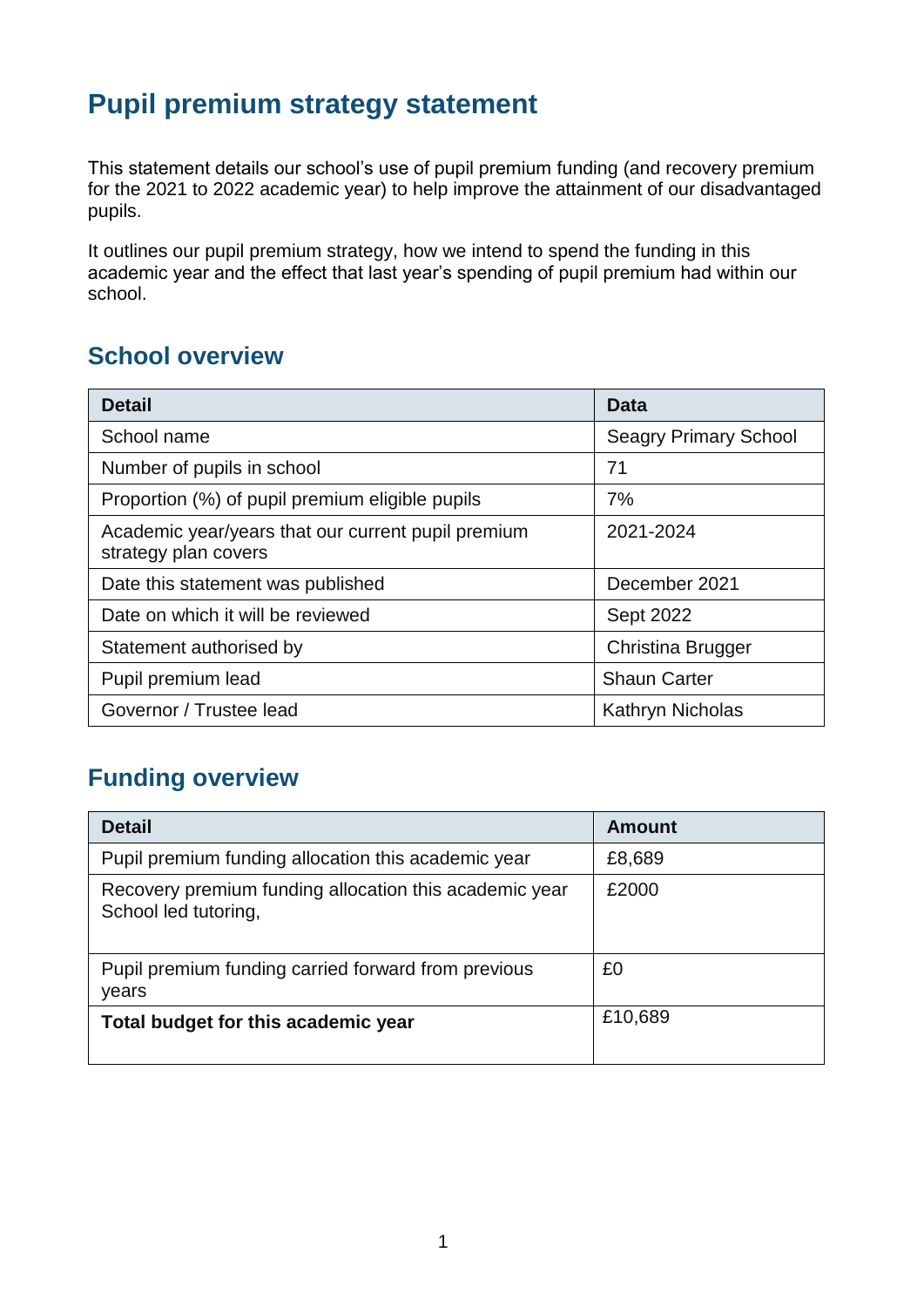# **Part A: Pupil premium strategy plan**

# **Statement of intent**

#### **Context of the School:**

Seagry Primary School is a village school and is part of the Diocese of Bristol Multi Academy Trust (DBAT) who support 71 schools. The trust provides central support for academy improvement, business and finance. Governance is co-ordinated through DBAT trustees' scheme of delegation to a local board.

Our intention is that all pupils, irrespective of their background or the challenges they face, make good progress and achieve high attainment across all subject areas. The focus of our pupil premium strategy is to support disadvantaged pupils to achieve that goal, including progress for those who are already high attainers.

We will consider the challenges faced by vulnerable pupils, such as those who have a social worker. The activity we have outlined in this statement is also intended to support their needs, regardless of whether they are disadvantaged or not.

High-quality teaching is at the heart of our approach, with a focus on areas in which disadvantaged pupils require the most support. This is proven to have the greatest impact on closing the disadvantage attainment gap and at the same time will benefit the non-disadvantaged pupils in our school. Implicit in the intended outcomes detailed below, is the intention that non-disadvantaged pupils' attainment will be sustained and improved alongside progress for their disadvantaged peers.

Our approach will be responsive to common challenges and individual needs, rooted in robust diagnostic assessment, not assumptions about the impact of disadvantage. The approaches we have adopted complement each other to help pupils excel. To ensure they are effective we will:

- ensure disadvantaged pupils are challenged in the work that they're set
- act early to intervene at the point need is identified
- adopt a whole school approach in which all staff take responsibility for disadvantaged pupils' outcomes and raise expectations of what they can achieve

#### **Pupil premium strategy objective**

The ultimate objective for the Seagry Pupil Premium Strategy is to ensure that disadvantaged children acquire the necessary knowledge, skills and cultural capital to succeed in the next phase of their education and in their life in general.

#### **Key principles of the pupil premium strategy:**

*We will:*

- Hold the highest ambitions and hopes for all pupils including disadvantaged pupils and those with SEND.
- Inform the strategy using the best and most secure educational research evidence.
- Focus resource and attention on the quality of teaching in all lessons.
- Deliver high quality, on-going professional development and support to teachers and teaching assistants to enable them to have the knowledge and skills necessary to be the best educators they can be.
- Provide effective keep-up and catch-up academic interventions to prevent children from falling behind.
- Enable all parents to feel like valued co-educators who are able to be involved in the life of the school.
- Establish an ethos which creates a safe environment where all children thrive.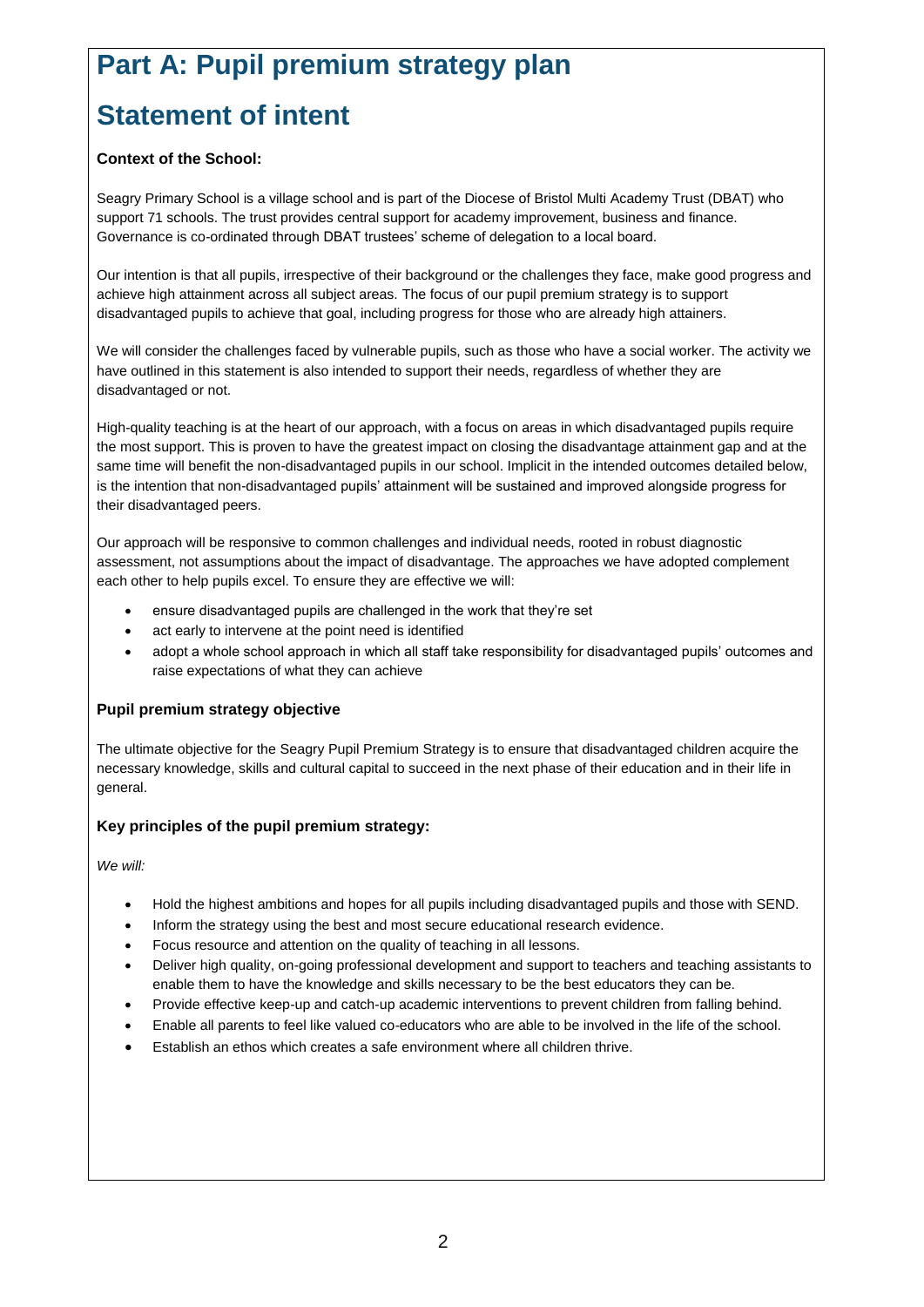## **Challenges**

This details the key challenges to achievement that we have identified among our disadvantaged pupils.

| <b>Challenge</b><br>number | <b>Detail of challenge</b>                                                                                                                                                                                                                                                                                                                                                                                                                            |
|----------------------------|-------------------------------------------------------------------------------------------------------------------------------------------------------------------------------------------------------------------------------------------------------------------------------------------------------------------------------------------------------------------------------------------------------------------------------------------------------|
|                            | Oracy and vocabulary deficit, this impacts significantly reading and writing for children in KS2<br>where not enough has been done to close the gap. This impacts GLD for Reception and in KS1<br>the impact can be seen in phonics results, reading and writing attainment at Year 2.                                                                                                                                                                |
| 2                          | Readiness to learn is often impacted by circumstances beyond the child's control. Children need<br>to have a good breakfast and time to calm before entering the classroom. They need to have all<br>the appropriate resources (including uniform) and have their emotional needs met to access the<br>teaching and learning.                                                                                                                         |
| 3                          | Increased social emotional mental health needs, often linked to ACEs (adverse childhood<br>experiences). Lower levels of engagement, resilience in learning, self-regulation and self esteem                                                                                                                                                                                                                                                          |
| 4                          | Opportunities to take part in school visits, clubs and access to music provision, which involve a<br>cost to the family have not uptake which results in the child having a much narrower set of<br>experiences to draw on. It would support the child's wider experiences, promoting language,<br>physical development, music and expressive arts. Their understanding of the wider world and<br>their access to cultural capital would be promoted. |
| 5                          | Gaps in learning due to the pandemic resulting in being well below age expectations                                                                                                                                                                                                                                                                                                                                                                   |

#### **Intended outcomes**

This explains the outcomes that we are aiming for **by the end of our current strategy plan**, and how we will measure whether they have been achieved.

| <b>Intended outcome</b>                                                                                                                                                                                                                                                                                                                                                                                                                                                                                             | <b>Success criteria</b>                                                                                                                                                                                                                                                                                                                                                                                                                                                               |  |
|---------------------------------------------------------------------------------------------------------------------------------------------------------------------------------------------------------------------------------------------------------------------------------------------------------------------------------------------------------------------------------------------------------------------------------------------------------------------------------------------------------------------|---------------------------------------------------------------------------------------------------------------------------------------------------------------------------------------------------------------------------------------------------------------------------------------------------------------------------------------------------------------------------------------------------------------------------------------------------------------------------------------|--|
| Children will be:<br>Applying language and vocabulary which is at least<br>at age related.<br>Prioritised for 1:1 reading with an adult and will have<br>$\bullet$<br>2 Guided Reading sessions a week.<br>Apply the vocabulary to reading and writing opportu-<br>$\bullet$<br>nities, evidenced in reading, and writing moderation<br>and assessments.<br>Subject related vocabulary is applied correctly to<br>wider curriculum experiences evidenced in books                                                   | Phonics results are at least in line with National.<br>$\bullet$<br>Reading levels are at age related expectations (for<br>$\bullet$<br>more able they are exceeding)<br>Guided Reading twice a week has increased vo-<br>$\bullet$<br>cabulary.<br>Children use subject specific vocabulary in the cur-<br>$\bullet$<br>riculum accurately.                                                                                                                                          |  |
| Children will:<br>Feel safe and ready to engage in learning, this will<br>$\bullet$<br>be reflected in their attitudes to learning.<br>Be able to talk to a named adult about worries and<br>$\bullet$<br>concerns which are impacting their ability to learn.<br>Children will have timetabled appointments with their<br>$\bullet$<br>named adult but can also access when needed.<br>Be able to access learning emotionally and confi-<br>$\bullet$<br>dently to discuss topics which maybe personal to<br>them. | Behaviour is positive and children are ready to<br>$\bullet$<br>learn.<br>Emotional needs are met quickly.<br>$\bullet$<br>Families are supported when needed.<br>$\bullet$<br>Children with SEMH needs are increasingly able to<br>$\bullet$<br>access learning within the classroom<br>Disadvantaged children understand the value of<br>$\bullet$<br>education and the pathways beyond primary<br>school that are available to them. They are ambi-<br>tious for their own future. |  |
| Children will:<br>Be given the opportunity to attend enrichment activi-<br>ties or clubs. This will allow children to see if they en-<br>joy them and if they want to take them further.                                                                                                                                                                                                                                                                                                                            | Enrichment clubs and opportunities are attended at<br>$\bullet$<br>least once a term.<br>Any clubs / community groups that would support<br>the child's interest are paid for by the school.<br>One terms Music lessons are taken up by children.<br>All school trips are attended.                                                                                                                                                                                                   |  |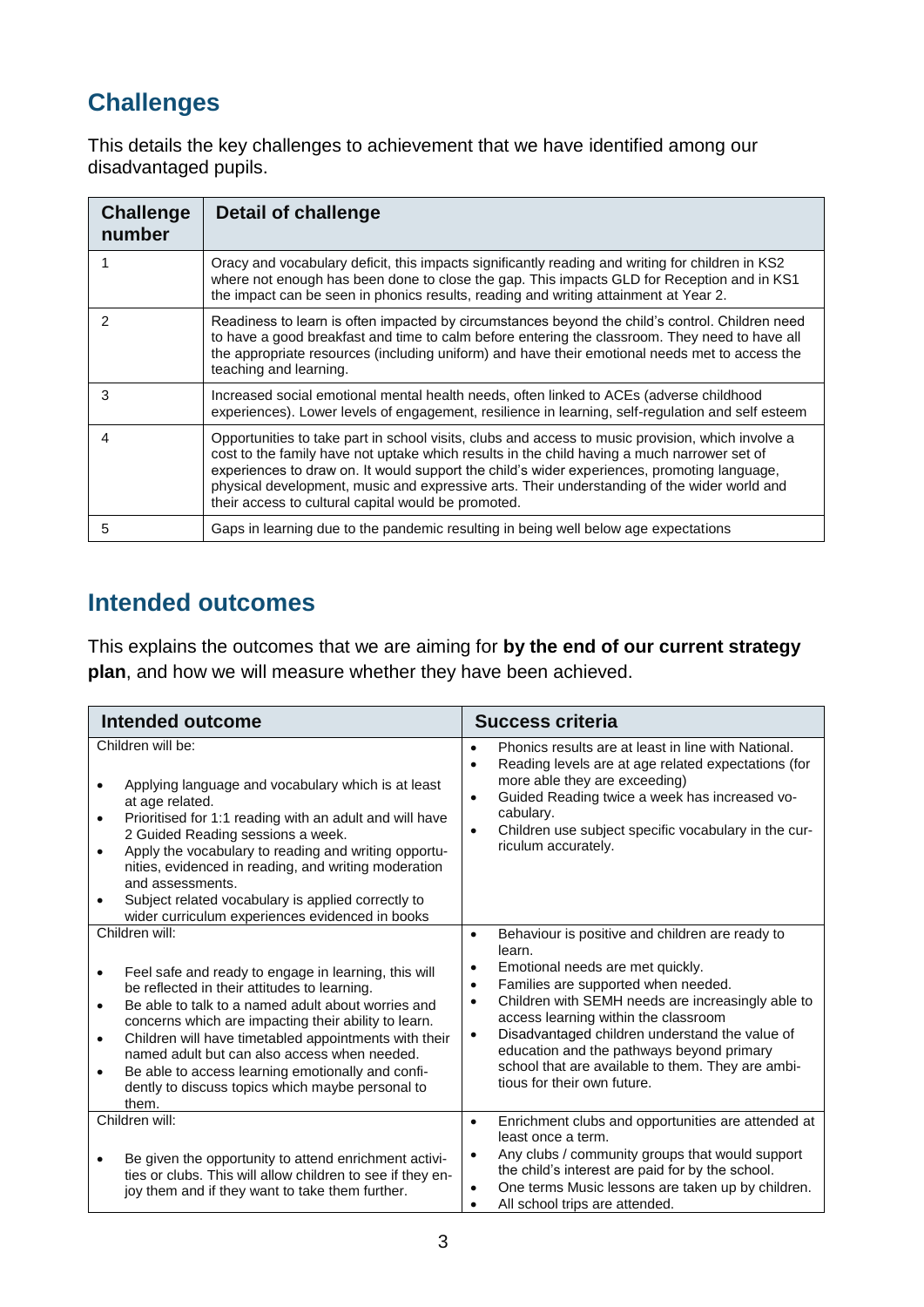| Take part in learning a musical instrument for at least<br>a term.<br>Attend all the school trips that have been arranged<br>by the school / class teacher. |                                                                                                                             |
|-------------------------------------------------------------------------------------------------------------------------------------------------------------|-----------------------------------------------------------------------------------------------------------------------------|
| Attendance of disadvantaged children will increase in<br>line with non-disadvantaged children.                                                              | Attendance reports will indicate improvement over the<br>course of the plan and be above 95% for<br>disadvantaged children. |
| Disadvantaged children show greater engagement and<br>resilience in their learning.                                                                         | Disadvantaged pupils demonstrate positive learning<br>behaviours within lessons.                                            |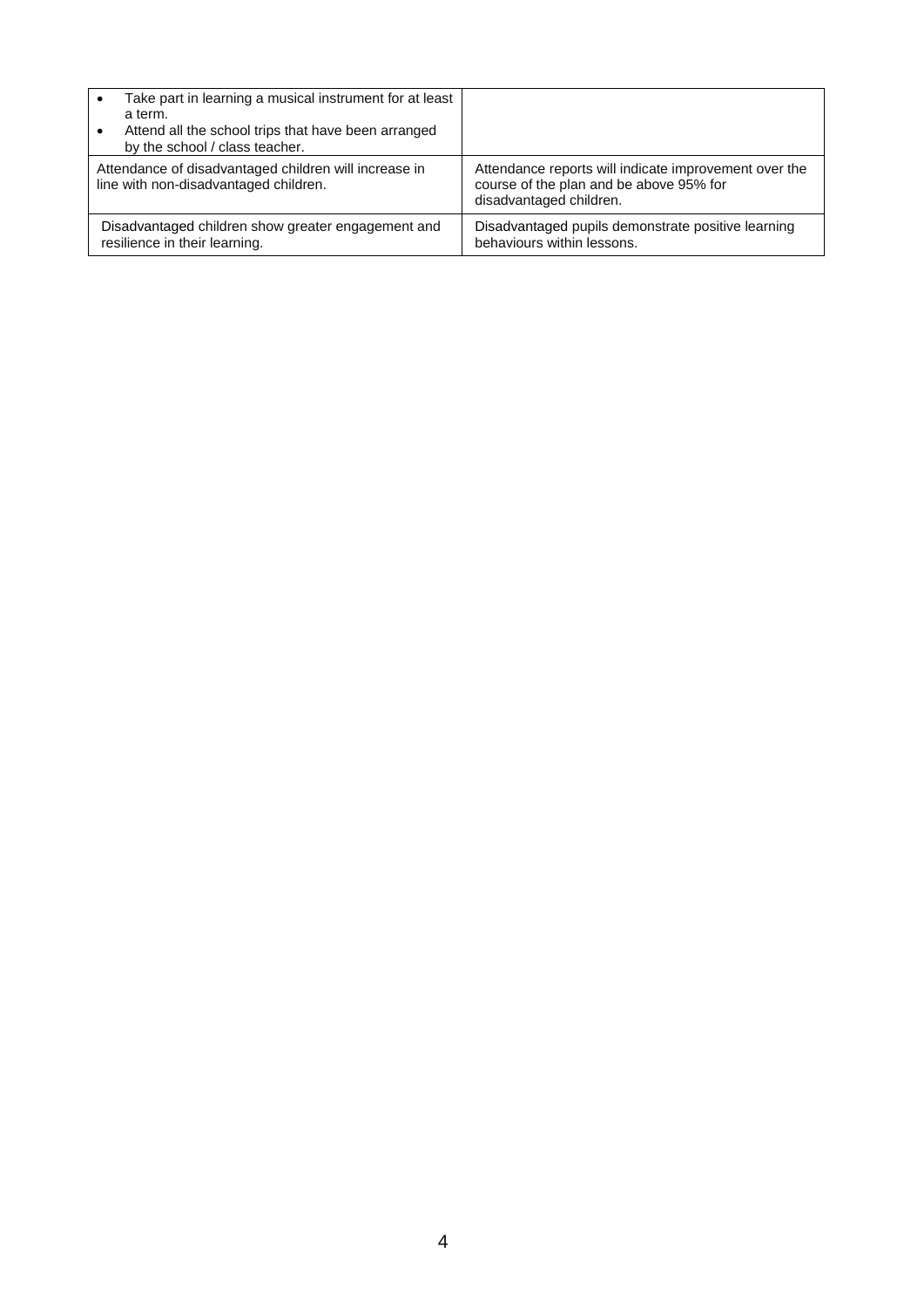## **Activity in this academic year**

This details how we intend to spend our pupil premium (and recovery premium funding) **this academic year** to address the challenges listed above.

### **Teaching (for example, CPD, recruitment and retention)**

Budgeted cost: £5500

|                                                  | <b>Activity</b>                                                                                                                                                                                                                                     | Evidence that supports this approach                                                                                                                                                                                                                                                                                                                                                                                                     | <b>Challenge</b><br>number(s)<br>addressed |
|--------------------------------------------------|-----------------------------------------------------------------------------------------------------------------------------------------------------------------------------------------------------------------------------------------------------|------------------------------------------------------------------------------------------------------------------------------------------------------------------------------------------------------------------------------------------------------------------------------------------------------------------------------------------------------------------------------------------------------------------------------------------|--------------------------------------------|
| $\bullet$<br>$\bullet$<br>$\bullet$<br>$\bullet$ | Quality first teaching<br>Continuous high-qual-<br>ity provision.<br>Training in closing the<br>vocabulary gap.<br>Voice 21 training                                                                                                                | Previously poor oracy levels are impacting on<br>communication, reading, and writing. Nationally and with<br>the impact of Covid, Oracy has continued to be impacted<br>especially with vulnerable pupils. Poor oracy has a<br>significant impact on long term outcomes for all pupils.<br>https://educationendowmentfoundation.org.uk/education-<br>evidence/teaching-learning-toolkit/oral-language-<br><i>interventions</i>           | 1, 5                                       |
| $\bullet$<br>$\bullet$<br>$\bullet$              | Quality first teaching<br>of phonics following<br>Ramsbury Hub sup-<br>port and guidance.<br>Phonics training and<br>support for whole<br>school and individual<br>support for two of our<br>teachers.<br>Phonics revision &<br>small group support | The school has adopted Little Wandle phonics which is a<br>DfE accredited systematic synthetic Phonics<br>programme. Early reading and phonics acquisition<br>supports long term language knowledge and<br>application.Ramsbury English HUB guidance and<br>support regards the school approach to early reading<br>and phonics.<br>https://educationendowmentfoundation.org.uk/education-<br>evidence/teaching-learning-toolkit/phonics | 1, 5                                       |
| $\bullet$<br>$\bullet$                           | <b>Guided Reading with</b><br>CT to happen 2x<br>weekly to support<br>language<br>development and<br>application.<br>Children talk about<br>books and reading en-<br>thusiastically.                                                                | Quality first provision is the preferred support in reading<br>and reading comprehension in KS1 and KS2.<br>Language development through purposeful discussion of<br>a text and how the author has applied it give language a<br>real context.<br>https://educationendowmentfoundation.org.uk/education-<br>evidence/teaching-learning-toolkit/reading-<br>comprehension-strategies                                                      | 1, 5                                       |
| $\bullet$                                        | Talk for writing<br>approach                                                                                                                                                                                                                        | The school is going to use a T4W approach. to have a<br>positive impact on pupils' writing skills and improved their<br>confidence with teaching writing.<br>https://educationendowmentfoundation.org.uk/education-<br>evidence/teaching-learning-toolkit/oral-language-<br><i>interventions</i>                                                                                                                                         | 1, 5                                       |
| $\bullet$                                        | Improve the quality of<br>teacher feedback<br>within and between<br>lesson                                                                                                                                                                          | Feedback may have a positive impact through supporting<br>pupils to focus future learning on areas of weakness,<br>through identifying and explaining misconceptions,<br>through supporting them in taking greater responsibility for                                                                                                                                                                                                    | 1, 5                                       |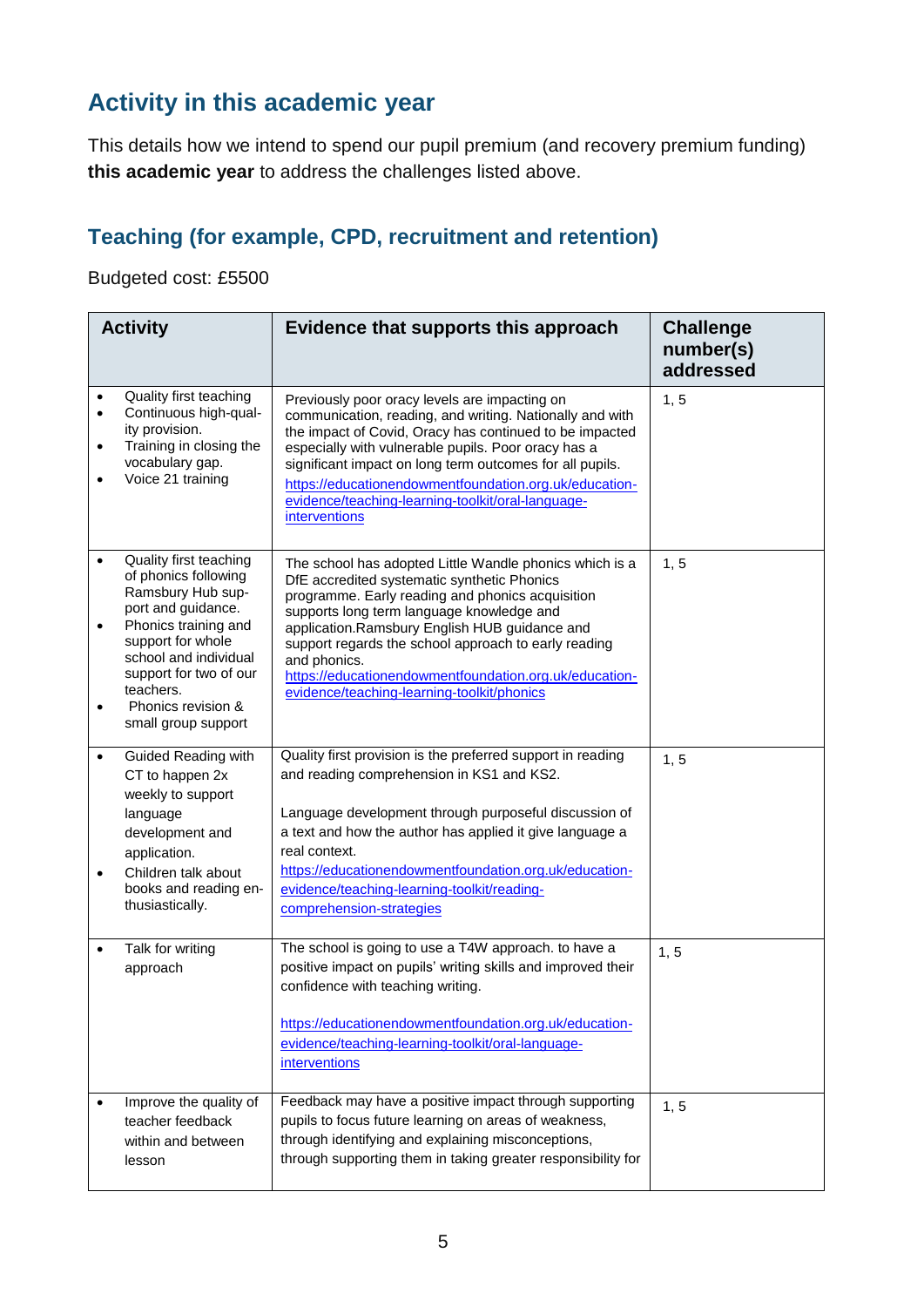|                                                                      | their own improvement or through increasing pupils'<br>motivation to improve. EEF- Teaching and learning Toolkit<br>https://educationendowmentfoundation.org.uk/education-<br>evidence/teaching-learning-toolkit/feedback                                                                                                                                                                                                                                                                                                                  |      |
|----------------------------------------------------------------------|--------------------------------------------------------------------------------------------------------------------------------------------------------------------------------------------------------------------------------------------------------------------------------------------------------------------------------------------------------------------------------------------------------------------------------------------------------------------------------------------------------------------------------------------|------|
| Ensure SEN children<br>$\bullet$<br>receive high quality<br>teaching | The research suggests a group of teaching strategies that<br>teachers should consider emphasising for pupils with<br>SEND. Teachers should develop a repertoire of these<br>strategies they can use flexibly in response to the needs<br>of all pupils.<br>flexible grouping;<br>cognitive and metacognitive strategies;<br>explicit instruction;<br>using technology to support pupils with SEND; and<br>scaffolding.<br>https://educationendowmentfoundation.org.uk/education-<br>evidence/teaching-learning-toolkit/small-group-tuition | 1, 5 |

### **Targeted academic support (for example, tutoring, one-to-one support structured interventions)**

#### Budgeted cost: £1,000

| <b>Activity</b>                                                                                                                                                                                       | Evidence that supports this approach                                                                                                                                                                                                                                                                                                                                         | <b>Challenge</b><br>number(s)<br>addressed |
|-------------------------------------------------------------------------------------------------------------------------------------------------------------------------------------------------------|------------------------------------------------------------------------------------------------------------------------------------------------------------------------------------------------------------------------------------------------------------------------------------------------------------------------------------------------------------------------------|--------------------------------------------|
| 1:1 and small group<br>tuition in phonics and<br>reading to develop<br>comprehension skills<br>and language<br>development.<br>Children are confident<br>readers and hitting all<br>their milestones. | Home reading support for vulnerable children can vary<br>incredibly.<br>High quality reading opportunities at school will support<br>those families that find this a difficult aspect of their<br>routine.<br>https://educationendowmentfoundation.org.uk/education-<br>evidence/teaching-learning-toolkit/phonics<br>https://educationendowmentfoundation.org.uk/education- | 1, 5                                       |
|                                                                                                                                                                                                       | evidence/teaching-learning-toolkit/reading-<br>comprehension-strategies<br>https://educationendowmentfoundation.org.uk/education-<br>evidence/teaching-learning-toolkit/one-to-one-tuition                                                                                                                                                                                   |                                            |
| Writing and Maths<br>breakfast club before<br>school for year 5 and<br>6 children as a catch<br>up strategy.                                                                                          | Data shows children in UKS2 require support with their<br>writing and maths, therefore starting boosters from Term 3<br>onwards will support this.<br>https://educationendowmentfoundation.org.uk/education-<br>evidence/teaching-learning-toolkit/small-group-tuition                                                                                                       | 1, 5                                       |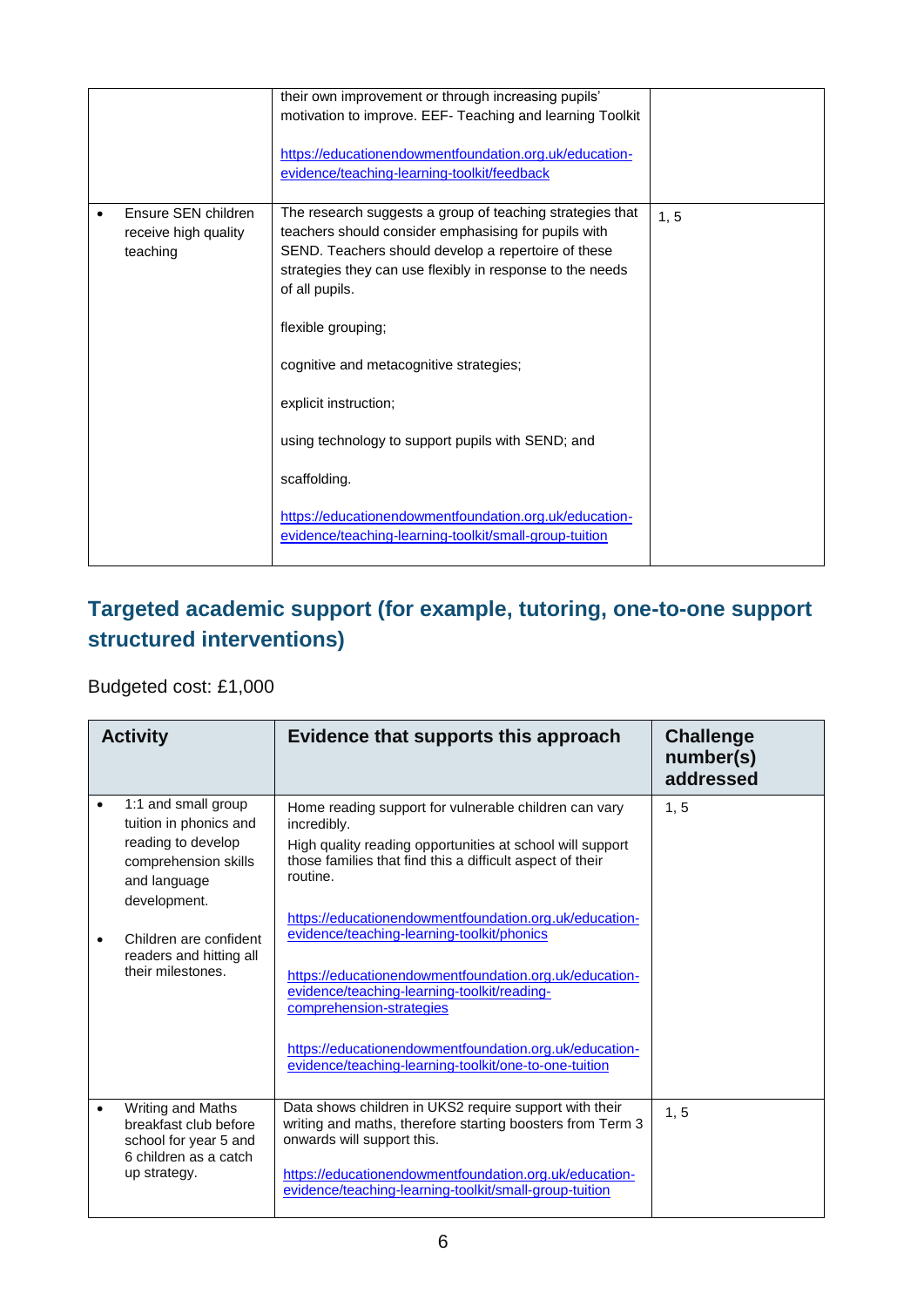## **Wider strategies (for example, related to attendance, behaviour, wellbeing)**

Budgeted cost: £4,189

|                        | <b>Activity</b>                                                                                                                                                                                                                                                                                                                                                  | Evidence that supports this approach                                                                                                                                                                                                                                                                                                                                                                                                                                                                                                                                                                                                                                                                                                                                                                                                                                                                                                                                                                                                                                                                                                                                                                                                                                                                                                                                    | <b>Challenge</b><br>number(s)<br>addressed |
|------------------------|------------------------------------------------------------------------------------------------------------------------------------------------------------------------------------------------------------------------------------------------------------------------------------------------------------------------------------------------------------------|-------------------------------------------------------------------------------------------------------------------------------------------------------------------------------------------------------------------------------------------------------------------------------------------------------------------------------------------------------------------------------------------------------------------------------------------------------------------------------------------------------------------------------------------------------------------------------------------------------------------------------------------------------------------------------------------------------------------------------------------------------------------------------------------------------------------------------------------------------------------------------------------------------------------------------------------------------------------------------------------------------------------------------------------------------------------------------------------------------------------------------------------------------------------------------------------------------------------------------------------------------------------------------------------------------------------------------------------------------------------------|--------------------------------------------|
|                        | Targeted support to<br>improve attendance<br>of identified<br>disadvantaged pupils.                                                                                                                                                                                                                                                                              | Attendance can impact present attendance and future<br>grades. Gaps in learning is extended when broken weeks<br>are a feature of a child's attendance. "Research has found<br>that poor attendance is linked to poor academic<br>attainment across all stages (Balfanz & Byrnes, 2012;<br>London et al., 2016) as well as anti-social characteristics,<br>delinquent activity and negative behavioural outcomes<br>(Gottfried, 2014; Baker, Sigmon, & Nugent, 2001).<br>However, evidence suggests that small improvements in<br>attendance can lead to meaningful impacts for these<br>outcomes." EEF<br>https://educationendowmentfoundation.org.uk/education-<br>evidence/teaching-learning-toolkit/teaching-assistant-<br><i>interventions</i>                                                                                                                                                                                                                                                                                                                                                                                                                                                                                                                                                                                                                     | 2, 3                                       |
| $\bullet$<br>$\bullet$ | Extra-curricular<br>opportunities – to<br>provide access to<br>sport, music and<br>singing opportunities.<br>Funding trips and<br>after school clubs so<br>children can<br>experience a range of<br>cultural experiences.<br>Disadvantaged<br>children will have<br>priority when joining<br>school clubs to<br>address the balance<br>to non-<br>disadvantaged. | Enrichment activities are accessible and paid for to<br>ensure a broad and balanced experience. A broader<br>approach to learning, access to opportunities they would<br>not otherwise be able to access. A more holistic approach<br>will give a broad and balanced Curriculum for the children.<br>"Overall, the average impact of arts participation on other<br>areas of academic learning is about an additional three<br>months progress. Improved outcomes have been<br>identified in English, mathematics and science. Some arts<br>activities have been linked with improvements in specific<br>outcomes. For example, there is some evidence of the<br>impact of drama on writing and potential link between<br>music and spatial awareness. Wider benefits such as<br>more positive attitudes to learning and increased well-<br>being have also consistently been reported." - EEF.<br>"There is evidence that involvement in extra-curricular<br>sporting activities may increase pupil attendance and<br>retention. The average impact of the engaging in physical<br>activity interventions and approaches is about an<br>additional one month's progress over the course of a year.<br>This is based on core academic attainment but physical<br>activity has important benefits in terms of health,<br>wellbeing and physical development too." - EEF. | 3, 4                                       |
|                        |                                                                                                                                                                                                                                                                                                                                                                  | https://educationendowmentfoundation.org.uk/education-<br>evidence/teaching-learning-toolkit/physical-activity                                                                                                                                                                                                                                                                                                                                                                                                                                                                                                                                                                                                                                                                                                                                                                                                                                                                                                                                                                                                                                                                                                                                                                                                                                                          |                                            |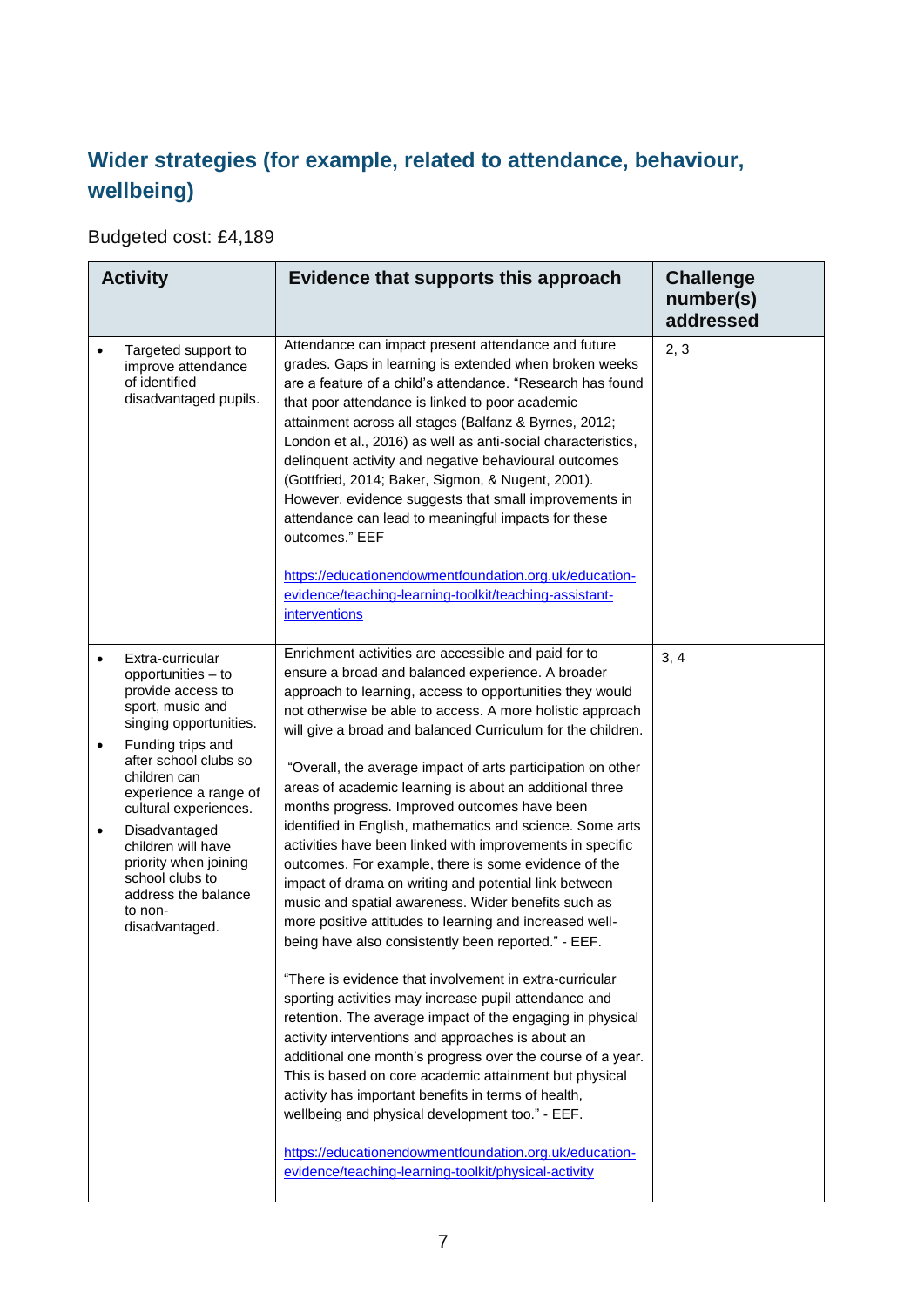| $\bullet$<br>$\bullet$ | Pastoral lead and<br><b>ELSA</b> trained<br>member of staff to<br>support hard-to-<br>reach families and<br>children with SEMH<br>needs:<br>To include regular<br>coffee mornings,<br><b>SEMH</b> interventions<br>for children and<br>support for home-<br>learning. | Vulnerable children are not always ready to access the<br>curriculum due to circumstances beyond their control.<br>Being ready to learn requires the child to feel, safe, well<br>and understood. Access to wrap around care, a healthy<br>meal and adults that can support them provides better<br>opportunities for them to be able to access the learning<br>and feel confident to explore and question.<br>"Parental engagement has a positive impact on average<br>of 4+ months additional progress. It is crucial to consider<br>how to engage with all parents to avoid widening<br>attainment gaps. Both targeted behavioural interventions<br>and universal approaches have positive overall effects (+<br>4 months)." - EEF.<br>https://educationendowmentfoundation.org.uk/education-<br>evidence/teaching-learning-toolkit/social-and-emotional-<br>learning                                                       | 2, 3 |
|------------------------|-----------------------------------------------------------------------------------------------------------------------------------------------------------------------------------------------------------------------------------------------------------------------|--------------------------------------------------------------------------------------------------------------------------------------------------------------------------------------------------------------------------------------------------------------------------------------------------------------------------------------------------------------------------------------------------------------------------------------------------------------------------------------------------------------------------------------------------------------------------------------------------------------------------------------------------------------------------------------------------------------------------------------------------------------------------------------------------------------------------------------------------------------------------------------------------------------------------------|------|
| $\bullet$              | Implement and<br>continuously refresh<br>the Pivotal Approach<br>to promote positive<br>behaviour.                                                                                                                                                                    | The Pivotal approach will be implemented in order to<br>ensure consistency for all children, particularly with<br>SEMH needs. It will support restorative conversations<br>that link to our school ethos and values 'Rooted in love'.<br>https://educationendowmentfoundation.org.uk/education-<br>evidence/teaching-learning-toolkit/behaviour-<br><i>interventions</i>                                                                                                                                                                                                                                                                                                                                                                                                                                                                                                                                                       | 3    |
| $\bullet$              | Disadvantaged<br>children have SEMH<br>support to enable<br>them to access<br>learning.                                                                                                                                                                               | Interventions which target social and emotional learning<br>(SEL) seek to improve pupils' interaction with others and<br>self-management of emotions, rather than focusing<br>directly on the academic or cognitive elements of learning.<br>+4 months<br>EEF- Parental engagement +3months<br>https://educationendowmentfoundation.org.uk/education-<br>evidence/teaching-learning-toolkit/social-and-emotional-<br>learning                                                                                                                                                                                                                                                                                                                                                                                                                                                                                                  | 2, 3 |
| $\bullet$              | Nurture provision to<br>support high needs<br><b>SEMH</b><br>Training on Trauma                                                                                                                                                                                       | On average, SEL interventions have an identifiable and<br>significant impact on attitudes to learning, social<br>relationships in school, and attainment itself (on average<br>around three to four months additional progress).<br>Improvements seem more likely when approaches are<br>embedded into routine educational practices, and<br>supported by professional development and training for<br>staff. In addition, the implementation of the programme<br>and the degree to which teachers were committed to the<br>approach appeared to be important. SEL programmes<br>appear to benefit disadvantaged or low-attaining pupils<br>more than other pupils, though all pupils benefit on<br>average. Approaches have been found to be effective<br>from nursery to secondary school.<br>https://educationendowmentfoundation.org.uk/education-<br>evidence/teaching-learning-toolkit/social-and-emotional-<br>learning | 2, 3 |
| $\bullet$              | Access to breakfast<br>club and wrap around<br>care supports the<br>child in their                                                                                                                                                                                    | National data and research support the finding that<br>vulnerable children are less likely to be ready for school,<br>breakfast club helps to prepare them for the school day<br>and regulate behaviours.                                                                                                                                                                                                                                                                                                                                                                                                                                                                                                                                                                                                                                                                                                                      | 2, 3 |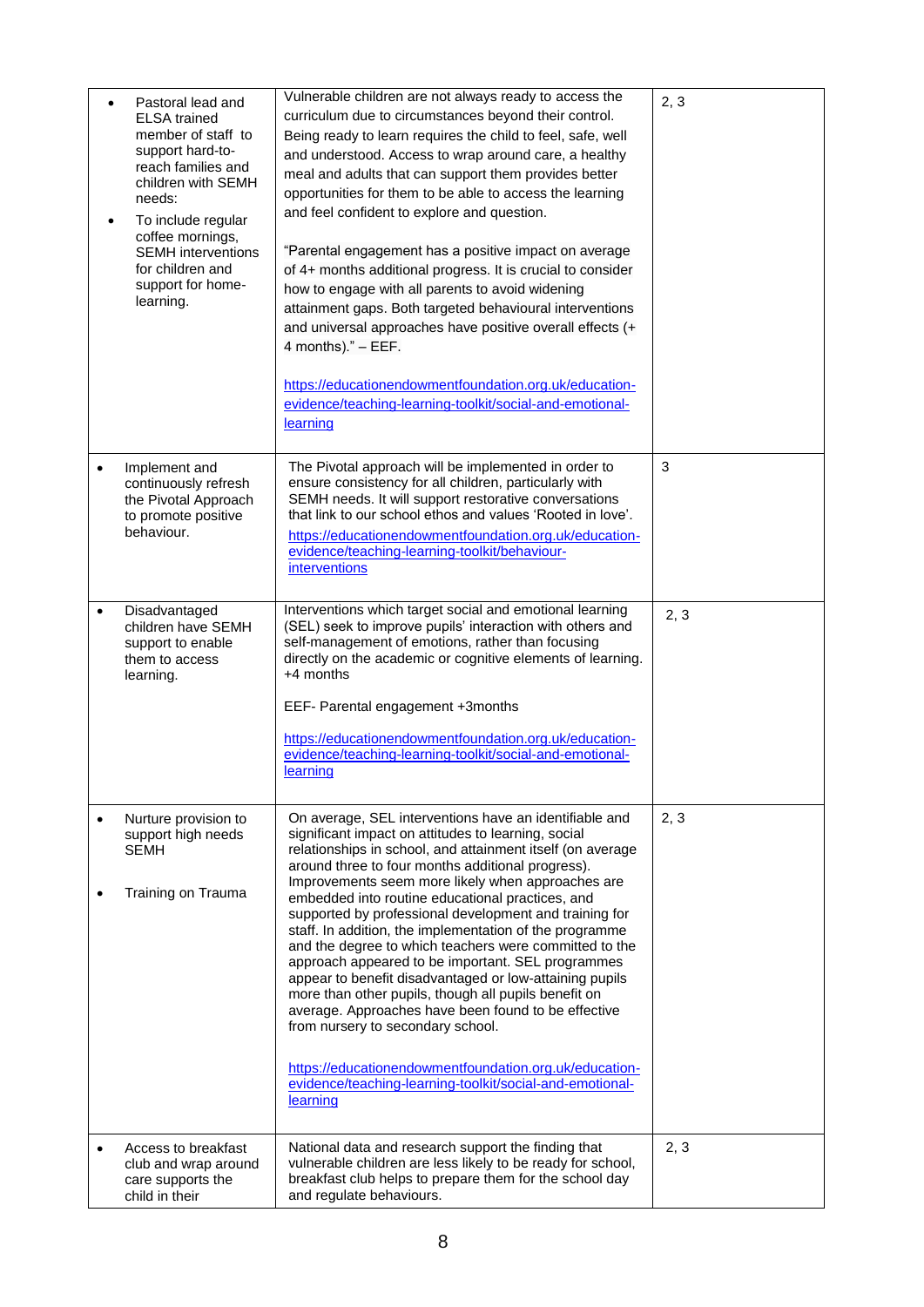## **Total budgeted cost: £10,689**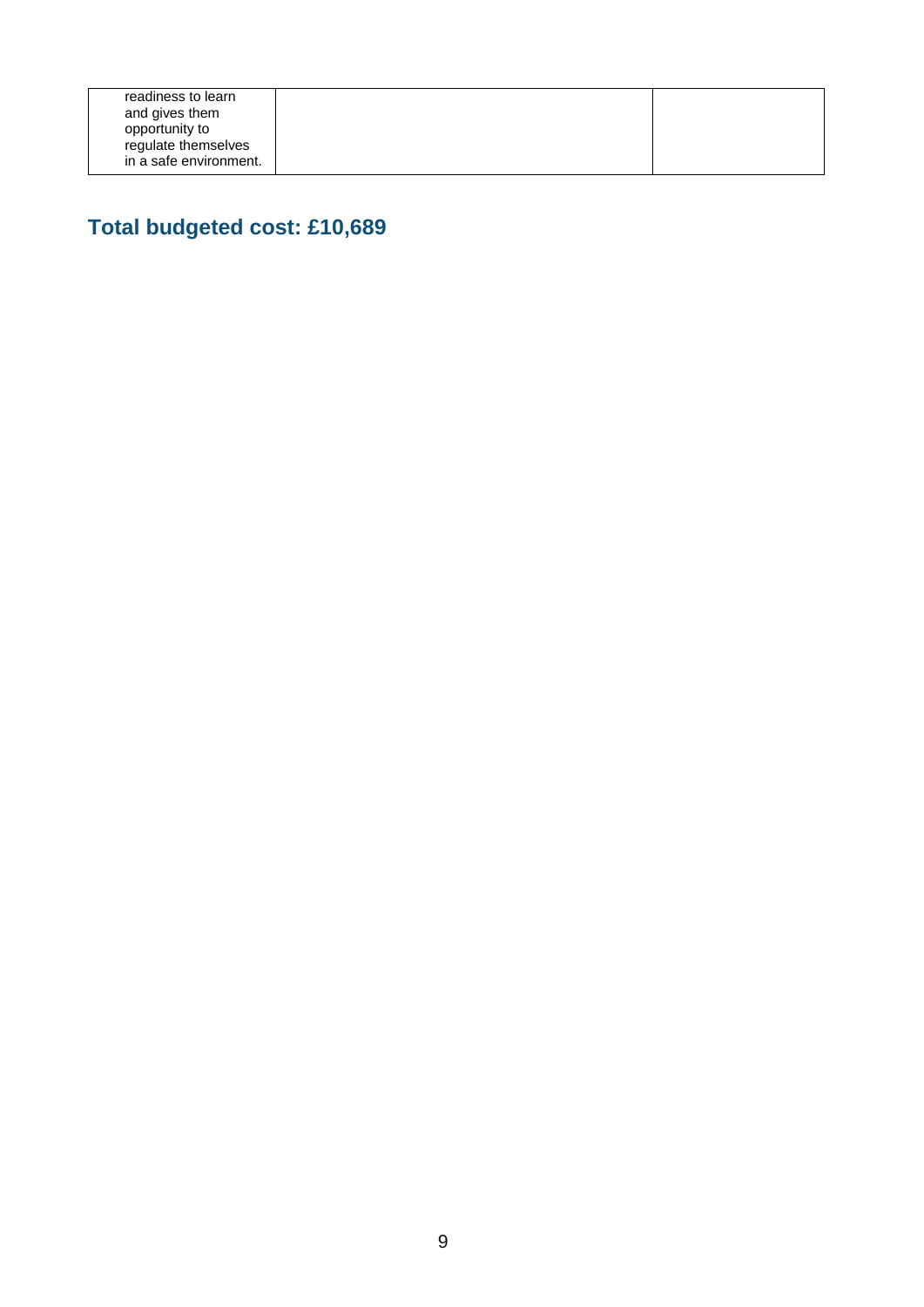# **Part B: Review of outcomes in the previous academic year**

#### **Pupil premium strategy outcomes**

This details the impact that our pupil premium activity had on pupils in the 2020 to 2021 academic year.

Our internal assessments during 2020/21 suggested that the performance of disadvantaged pupils was lower than in the previous years in key areas of the curriculum, in particular in reading and writing.

Our assessment of the reasons for these outcomes points primarily to Covid-19 impact, which disrupted all our subject areas to varying degrees. As evidenced in schools across the country, school closure was most detrimental to our disadvantaged pupils, and they were not able to benefit from our pupil premium funded improvements to teaching and targeted interventions to the degree we had intended. The impact was mitigated by our resolution to maintain a high quality curriculum, including during periods of partial closure, which was aided by use of online resources such as those provided by Oak National Academy.

Attendance of all children was below the national average last year due to Covid.

Our assessments and observations indicated that pupil behaviour, wellbeing and mental health were significantly impacted last year, primarily due to COVID-19-related issues. The impact was particularly acute for disadvantaged pupils. We used pupil premium funding to provide wellbeing support for all pupils, and targeted interventions where required. We are building on that approach with the activities detailed in this plan.

#### Externally provided programmes

*Please include the names of any non-DfE programmes that you purchased in the previous academic year. This will help the Department for Education identify which ones are popular in England*

| Programme | <b>Provider</b> |
|-----------|-----------------|
|           |                 |
|           |                 |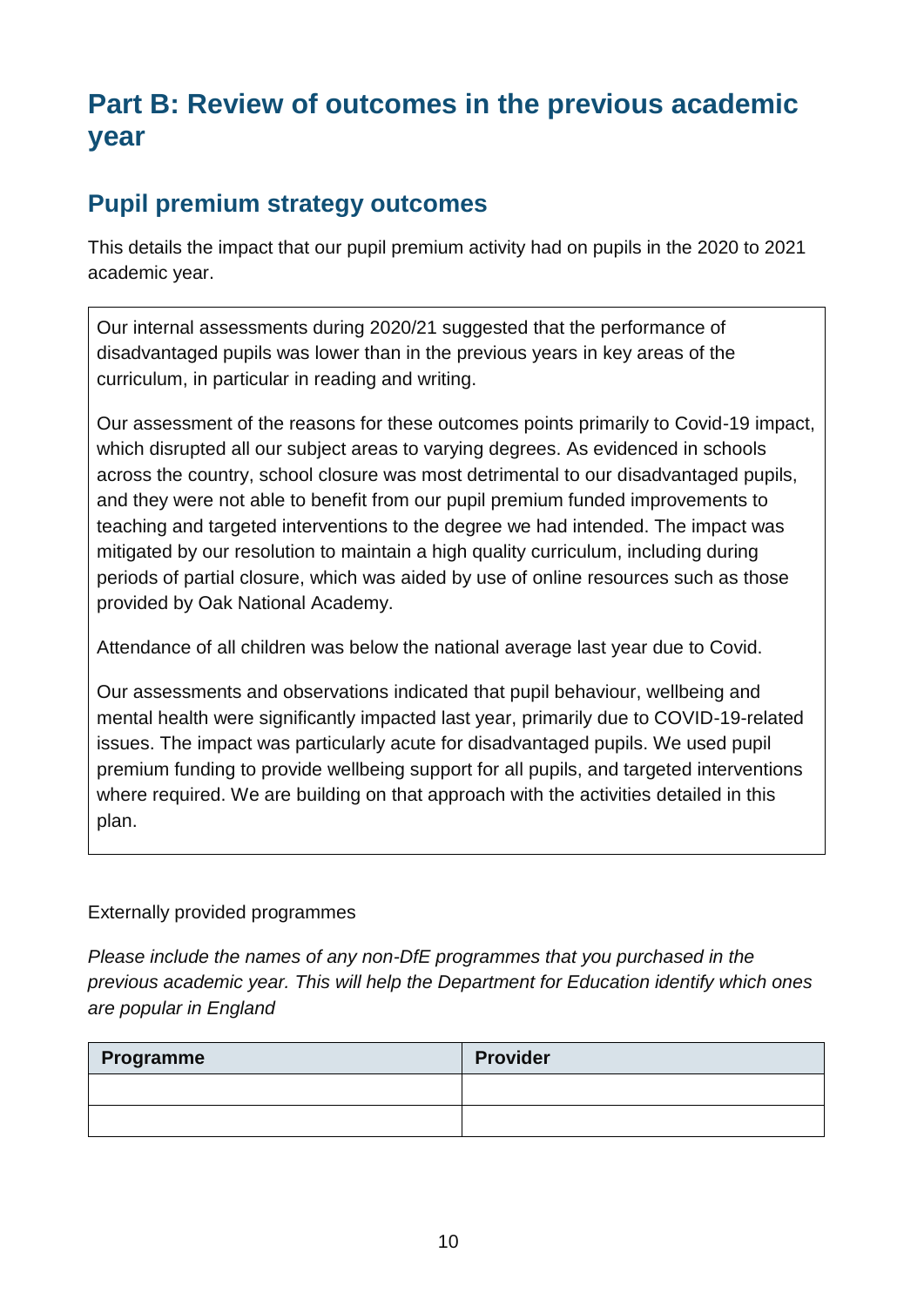# **Service pupil premium funding (optional)**

*For schools that receive this funding, you may wish to provide the following information:* 

| <b>Measure</b>                                        | <b>Details</b>                                      |
|-------------------------------------------------------|-----------------------------------------------------|
| How did you spend your service pupil premium          | ELSA trained staff supported families where         |
| allocation last academic year?                        | necessary                                           |
| What was the impact of that spending on service pupil | Teachers observed wellbeing of service children and |
| premium eligible pupils?                              | were supported through Covid where necessary.       |